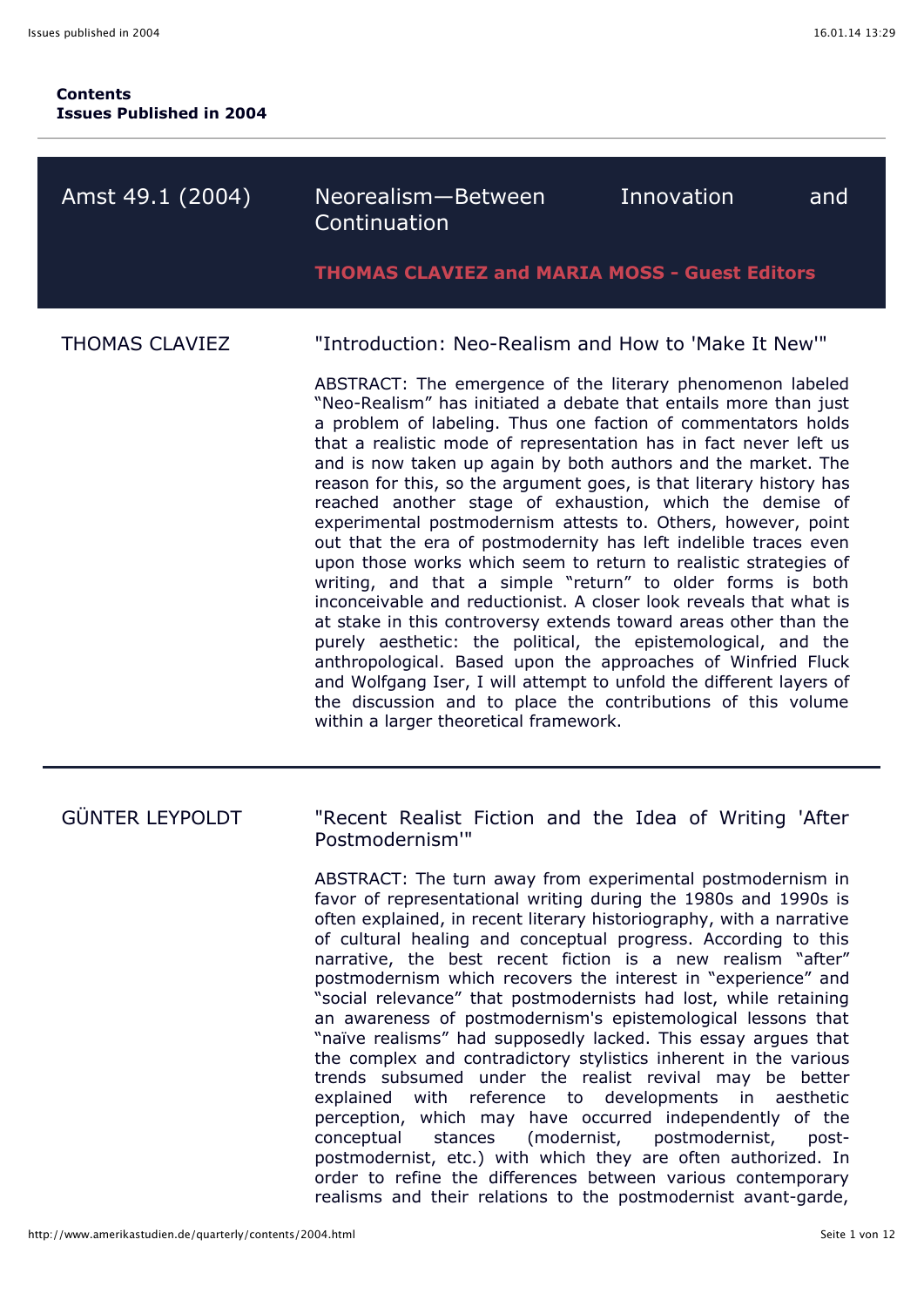this essay discusses the experimental use of representational rhetoric by authors such as Raymond Carver, Frederick Barthelme, and Bret Easton Ellis and contrasts them with 1970s Cooveresque fiction and the more recent representational writing of, among others, Philip Roth, Rick Moody, and Jeffrey Eugenides.

### CHRISTOF DECKER "Faces in the Mirror: Raymond Carver and the Intricacies of Looking"

ABSTRACT: It has repeatedly been pointed out that neo-realist texts are characterized by a particular visual quality, not only with regard to audiovisual devices featured thematically but also concerning their literary style, which at some point even came to be called "TV Fiction." This essay attempts to show that, in order to appreciate the visual quality of neo-realism, we should shift our attention from the predominance of the image to a more complex understanding of visuality. Drawing on the concept of the gaze, I suggest that we have to examine closely how the act of looking is introduced as the crucial way of interrelating image and subject, and, more specifically, how it contributes to the emergence of new forms of self-knowledge. My case in point will be Raymond Carver's minimal realism, which is characterized by a disjunction between voice and eye, speaking and looking. This disjunction has been linked with the notion of postmodern depthlessness, yet I would argue that it relates less to epistemological doubt than to the idea of a crisis of communication. Harking back to American modernism, the sensuousness of the material world is contrasted with the realm of speech in order to stress that visual and haptic forms of contact can compensate for the fundamental inadequacy of spoken language. Three different types of looking—the narcissistic, televisual, and cinematic gaze—will be discussed to elaborate questions of visualization in neo-realism.

#### PHILLIP E. WEGNER "October 3, 1951 to September 11, 2001: Periodizing the Cold War in Don DeLillo's *Underworld*"

ABSTRACT: The narrative act of periodization is at the very heart of Don DeLillo's monumental historical overview of the Cold War and post-Cold War moment. In *Underworld* (1997), DeLillo revives and reworks one of the most significant of modern realist narrative forms, the historical novel, in order to map the emergent decentered and chaotic landscape of the post-Cold War world. Gilles Deleuze's analysis of Italian neo-realist film provides a way of thinking about the aims of the fragmented narrative structure of DeLillo's text. Another answer begins with the book's cover: an image that seems to foreshadow the September 11, 2001 destruction of New York City's World Trade Center. The twin towers reappear in the novel as a symbol of the binary distribution of political and economic power in the Cold War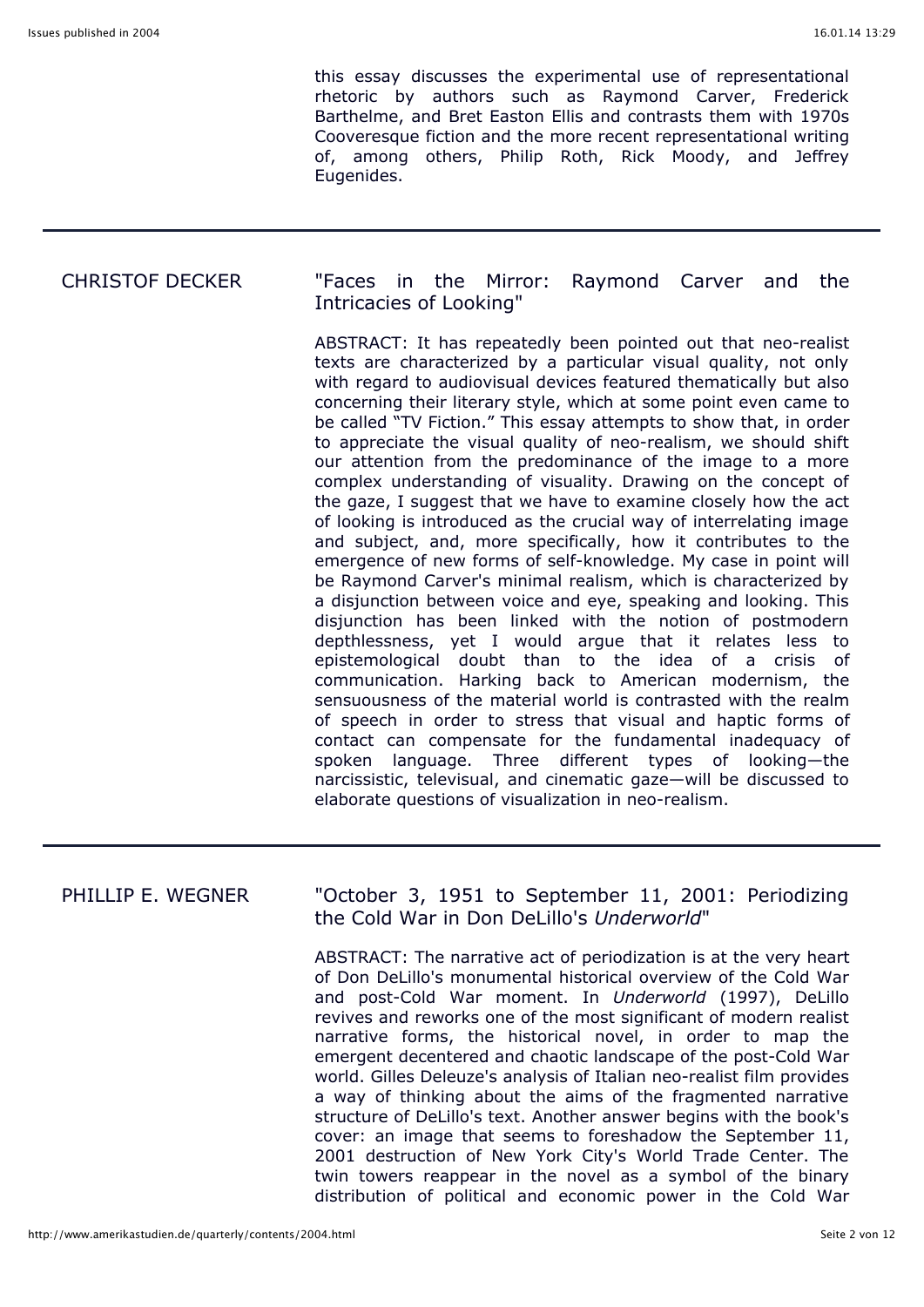period. A similar dual structure is evident in the opening section of the novel. Here DeLillo weaves together the stories of a number of fictional characters and historical personages who witness the New York Giants' pennant-winning home run against the Brooklyn Dodgers. However, the date on which this baseball game occurs, October 3, 1951, proves to be significant for another reason: on that date, the Soviet Union explode their second nuclear bomb. This second bomb test inaugurates the true beginning of the Cold War period, for, as Slavoj Zizek argues, only when an event happens the "second time" does it mark the beginning of something new.

# MARTIN WEINREICH "'Into the Void': The Hyperrealism of Simulation in Bret Easton Ellis's *American Psycho*"

ABSTRACT: Besides causing a major scandal after its publication in 1991, Bret Easton Ellis's third novel, *American Psycho*, irritated many of its readers. The first-person narrative of wall street yuppie and serial killer Patrick Bateman appears to be written in a realist manner, but the book resists a traditional realistic interpretation, as Ellis's narrative neither provides the reader with any reason for the atrocities committed by Bateman, nor with any psychological insight into Bateman's character to justify his actions. Without a close reading, the novel appears to be flat, nauseating the reader both with endless lists of brandname consumer products and explicit descriptions of pornography and violence. However, I argue that *American Psycho* is deliberately conceived and written by Ellis to convey a cultural critique of the social conditions of postmodern consumer capitalism as outlined by Jean Baudrillard, whose concepts of hyperreality and simulation provide a suitable framework for interpreting form, content, and structure of *American Psycho*. The ensuing analysis investigates how Ellis uses hyperreal aesthetics and the logic of simulation as a basis for constructing his narrative.

## MARIA MOSS "The Search for Sanctuary: Marilynne Robinson's *Housekeeping* and E. Annie Proulx's *The Shipping News*"

ABSTRACT: Based on the writings of the German philosopher Hans Blumenberg, this article establishes the longing for security and sanctuary as a central motif in neo-realist literature. The failure to achieve this goal—exemplified in Marilynne Robinson's novel *Housekeeping*—results in a feeling Martin Heidegger appropriately calls "Unheimlichkeit." While neo-realist protagonists are as lost as their postmodern counterparts, they nevertheless become aware of their situation and—more often than not—manage to change it by applying two basic anthropological distancing methods: attributing names to the numinous and telling stories about it. After postmodern efforts to deconstruct even the slightest search for rootedness, meaning,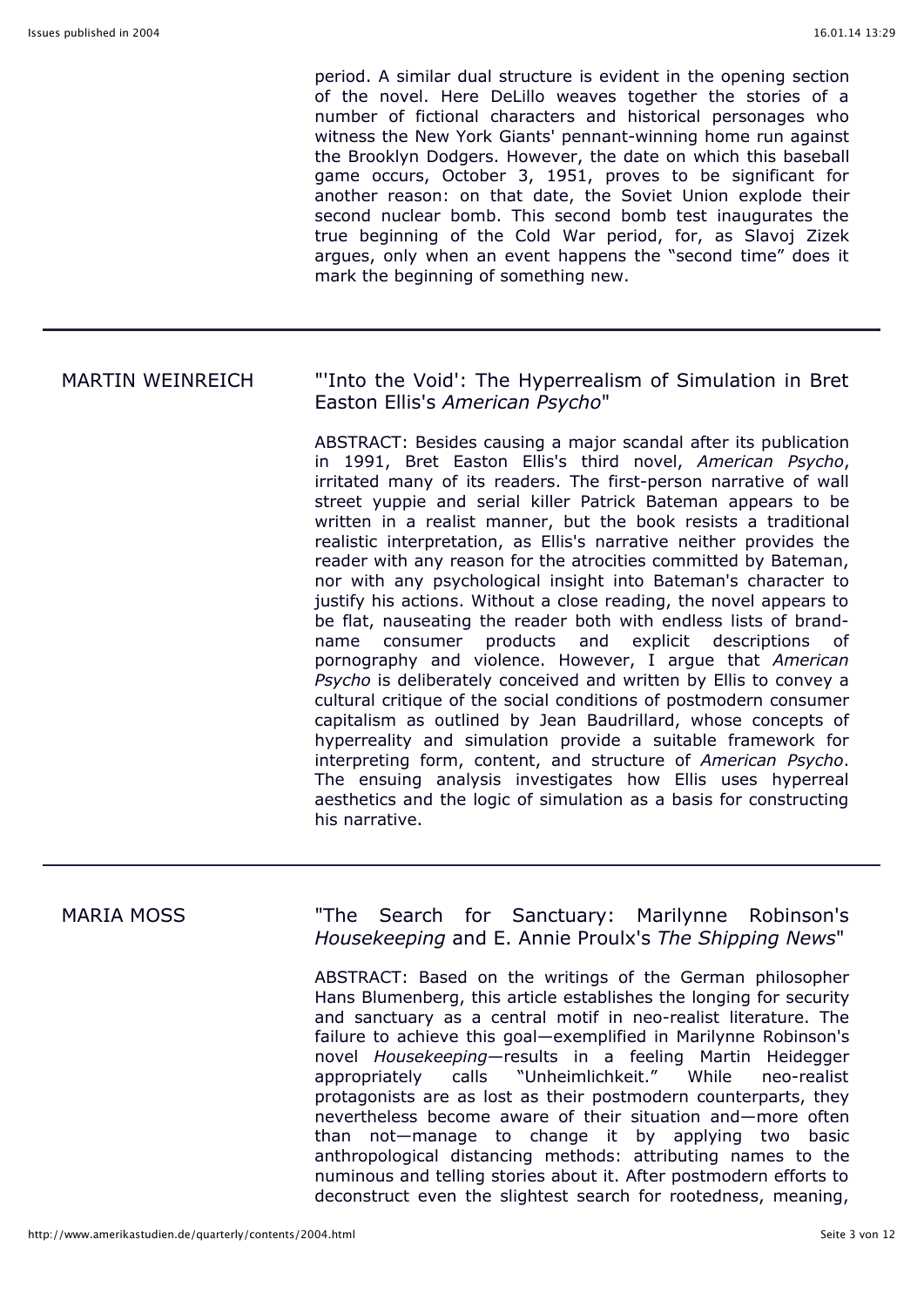and truth, the protagonists' awareness of fundamental human needs suggests a significant shift towards an appropriation of basic anthropological concerns in contemporary literary discourse.

#### SUSANNE ROHR "'The Tyranny of the Probable'-Crackpot Realism and Jonathan Franzen's *The Corrections*"

ABSTRACT: On the level of epistemology, Jonathan Franzen's *The Corrections*, a novel about a Midwestern family, is concerned with the question of lost order in a perplexing world and the challenge to try out and re-establish various systems of order. These epistemological concerns are closely related to those of modernism and post-modernism, yet this novel chooses a unique narrative strategy for staging them. It follows the narrative conventions of literary realism but metaphorically uses the symptoms of the father's Parkinson's disease—that is the patient's eroding capacity to meaningfully interpret reality—to develop a fictional world of collapsing order, general disorientation, insecurity and imbalance within the bounds of a seemingly known and familiar world. The essay explores how this narrative strategy serves a double goal: on the one hand it leads to what literary criticism has identified as the "new conventionalism" in literature. On the other hand, it adds a new form to the genre of the novel: the novel of globalization.

Amst 49.2 (2004)

### RACHEL SAILOR "Thomas Easterly's Big Mound Daguerreotypes: A Narrative of Community"

ABSTRACT: Thomas Easterly was a nineteenth-century daguerreotypist from St. Louis who took photographs that were largely local in their appeal. His images are remarkable not only for the intimate way they convey events and attitudes of his day locally, but also as they reflected larger national concerns. For example, progress, technology, Native cultures and Manifest Destiny are the inevitable subtexts in many of his images. This article looks at Easterly's group of daguerreotypes that depict the Big Mound structure of an ancient Mississippian culture. Specifically, the destruction of the mound and its link to the westering impulse of the nation suggests that a reconsideration of regional photography of the nineteenth century American West is a provocative and necessary step for critical understanding of frontier development.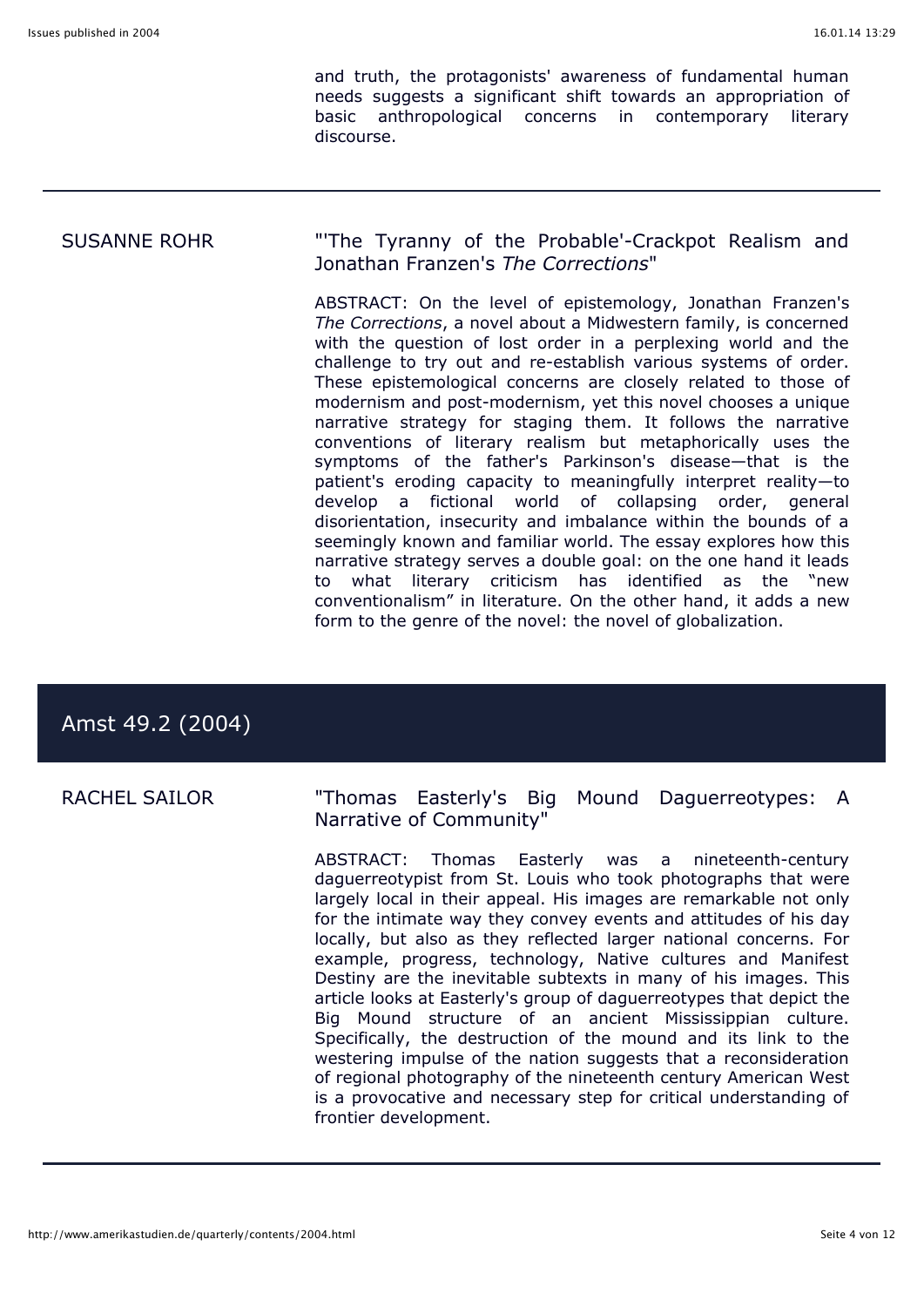PRISCILLA LEDER "Kate Chopin's Letter to the World: 'Elizabeth Stock's One Story'"

> ABSTRACT: "Elizabeth Stock's One Story," Kate Chopin's only depiction of a woman writer, tells the story of a village postmistress and aspiring scribbler who loses her job and her life through a mistaken attempt at kindness. In this story, Chopin evokes the conventions of New England local color to assess her own position as a woman writer by exploring the limits of the local color mode that had made her reputation. New England local color seems an appropriate arena for such an exploration because it often deals with women's creativity. In fact, "One Story" strongly recalls Mary E. Wilkins Freeman's "A Poetess." However, Chopin's protagonist, unlike Freeman's, attempts to assert herself in a professional world dominated by men. Furthermore, Chopin detaches herself from her protagonist by introducing her "story" with a brief, two paragraph framing narrative which evokes sympathy for her while appearing to dismiss her literary efforts. Freeman's "poetess" is indirectly silenced by male authority; Elizabeth Stock tells her story in her own voice, criticized but not suppressed by an androgynous narrator who presents her to the reader. Through her story, Chopin at once detaches herself from local color and pays it an elegiac farewell.

#### CHRISTA GREWE-VOLPP "'Memory attaches itself to sites': Bobbie Ann Mason's *In Country* and the Significance of the Vietnam Veterans Memorial"

ABSTRACT: The following article investigates the relevance of the Vietnam Veterans Memorial (VVM) for the ongoing creation of a national identity, based on the assumption that public commemoration is a form of history-making. It demonstrates how the memorial differs from other war memorials, how it generates and supports conflicting reactions and thus resists any definitive statement about the war. Bobbie Ann Mason's *In Country* joins the multivocal response to the VVM. The novel's young protagonist, Samantha Hughes, tries to find out what the Vietnam War was "really like," a subject everyone in her environment is conspicuously silent about. Her search for her father who was killed in action is on a symbolic level a search for a personal as well as a national identity, culminating in a visit to the VVM in Washington, DC. The essay explores the significance of a site of memory in the process of coming to terms with a traumatic past and of generating an historical consciousness. It discusses the functions of memory, the danger of nostalgia in the novel's emphasis on the memorial's healing capacities, and the plausibility of a clear political statement in the text.

CLAUDIA OLK "Vision, Intermediality, and Spectatorship in *Mrs. Dalloway* and *The Hours*"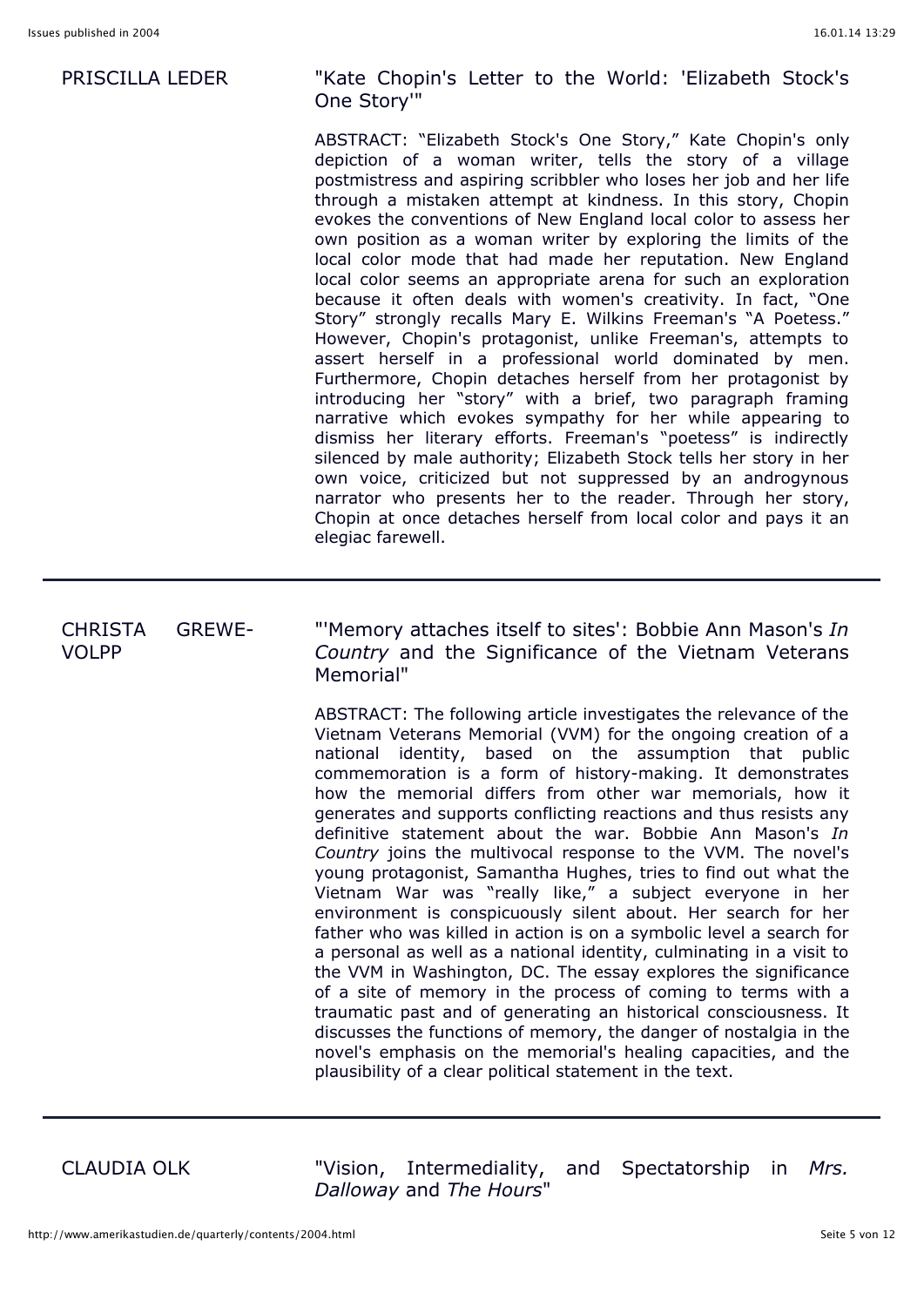ABSTRACT: This essay examines the relation between text and image in *Mrs. Dalloway* and *The Hours*with particular regard to the narrative presentation of visual perception. It investigates Virginia Woolf's criticism of the early cinema, photography and mechanized ways of perception, and reveals her highly ambivalent stance towards the visual, which ranges between the longing for immediacy, and the need for mediated vision. Woolf's reluctance to a positivist privileging of sight as the most noble and reliable of the senses finds its metaphorical expression in her use of windows, mirrors and frames, which provide a model for aesthetic vision and reception. As both an intertextual and intermedial project, *The Hours*, likewise, focuses on reception and spectatorship, in formally approaching filmic writing, and reflecting on contemporary habits of perception. In emphasizing the convergences and reciprocal interchanges between the novel and visual media, Michael Cunningham's novel to a certain extent prefigures its own filmic visualization in the construction of its opening sequence, its rendering of parallel worlds, and its prolific use of media references. Each novel's specific approach to the interaction of both sign systems involved, however, asserts that the question of visuality and the question of fictionality are closely intertwined.

### SIMON **SCHLEUSENER**

"Deleuze und die American Studies"

ABSTRACT: The following essay discusses the possible uses of the philosophy of Gilles Deleuze in the field of American Studies. While other poststructuralist thinkers such as Foucault or Derrida have been increasingly used as points of reference since the revisionist reorientation of the field in the last two decades, the Americanist reception of Deleuze—although he frequently deals with American writers in his texts—has been rather limited. Highlighting the differences between the theoretical framework of "New" American Studies and the constructivist philosophy of Deleuze, this essay will suggest a number of reasons for this situation. While some major differences undoubtedly set the work of Deleuze apart from New Americanist positions, there are also zones of compatibility between the two approaches. The concept of "Minor Literature" for example, which has been discussed by Deleuze and his co-author Félix Guattari in their book about Kafka, can be used in various ways to analyze "American" Literature in today's postcolonial present. Therefore, the essay invites New Americanist scholars "to make use" of Deleuze for the sake of American Studies despite existing differences—just as Deleuze has made use of American Literature for the sake of his own philosophy.

Amst 49.3 (2004)

Gewalt in den USA der 1960er und 1970er Jahre

**JÜRGEN MARTSCHUKAT - Guest Editor**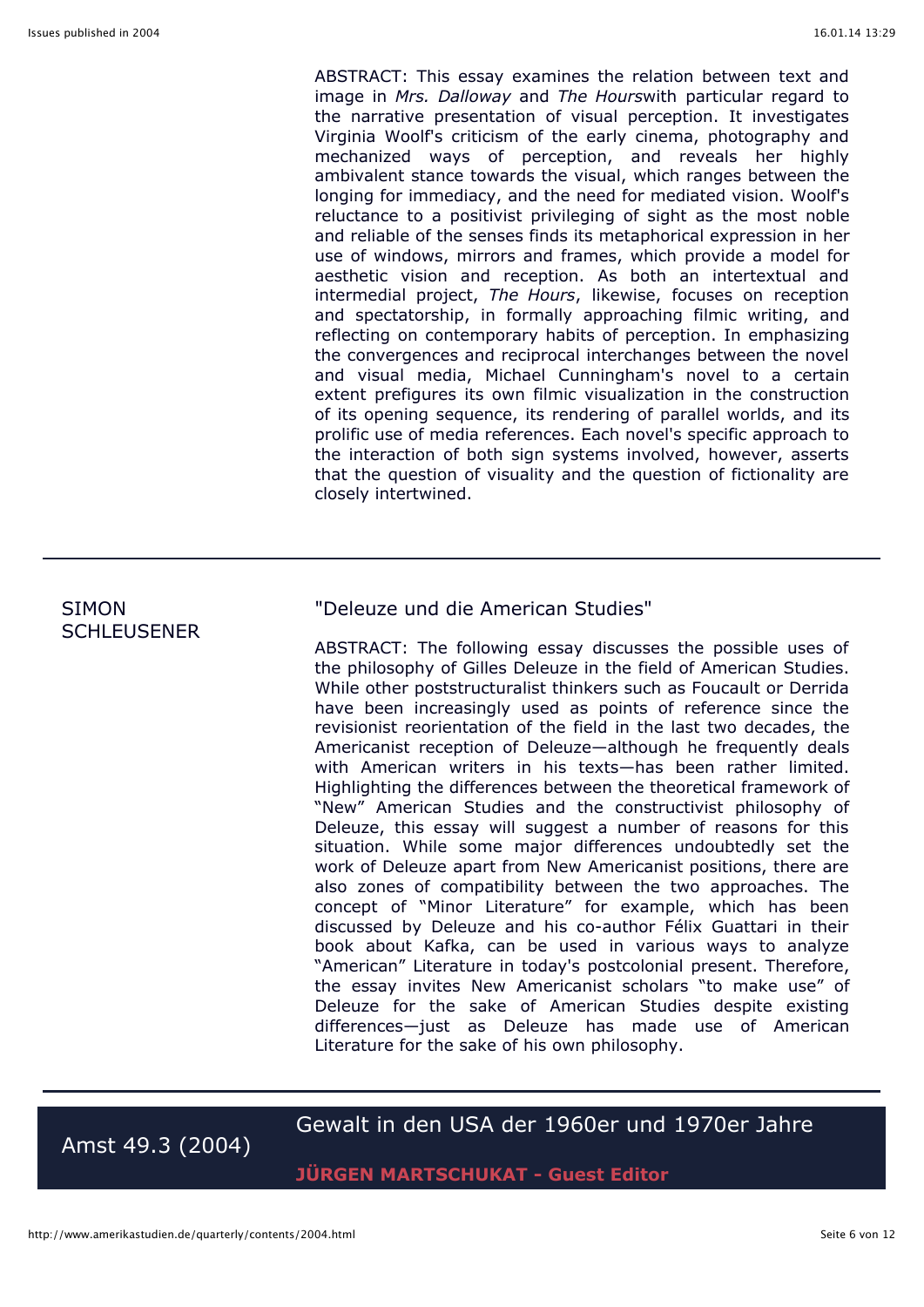| <b>JÜRGEN</b> | "Gewalt in den USA der 1960er und 1970er Jahre: Eine |
|---------------|------------------------------------------------------|
| MARTSCHUKAT   | Einleitung"                                          |
|               |                                                      |

### NOBERT FINZSCH "Die 'National Advisory Commission on Civil Disorders' und der Diskurs um Gewalt in den USA, 1968"

ABSTRACT: The years after 1965 witnessed a dramatic rise of riots and civil unrest that seemed to be driven by racism and social deprivation. This article investigates the impact of this wave of violence on discourses about violence in general and especially the actions taken by the Johnson administration, which culminated in the report submitted by the National Advisory Committee on Civil Disorders, chaired by Illinois governor Otto Kerner. The so-called *Kerner Report*, which appeared in 1968, signifies one of the first attempts to analyze the problems causing both societal and individual violence in the United States. A closer look at the members of the Committee and the strategies suggested by them reveals, however, that repression and control of future acts of violence was the primary aim of the administration. In contrast to debates about domestic violence and physical abuse, which emerged at the center of the discourses on violence in the 1980s and 1990s, violence as conceptualized in the 1960s and 1970s, was "collective urban black violence." Despite the fact that governmentality as selfregulation and self-government continued to play an important role in politics, a backlash in the form of increasing open repression, especially after 1968, is clearly visible.

BERND GREINER **The silent majority is beginning to speak and we beg** the officials to listen': Die amerikanische Debatte um Kriegsverbrechen in Vietnam"

> ABSTRACT: The essay discusses how American society debated war crimes committed during the bloodiest years of the Vietnam War. From the late 1960s to the mid-seventies, the United States lived through a remarkable period in its modern history. Warwaging societies hardly ever confront the reasons and ramifications of their home-bred violence. However, after the My Lai massacre broke in the major media, a public debate noteworthy for both its intensity and duration dominated the scene. The article shows how this debate developed. More than anything else, it is concerned with the self-image and world-view of the contributors from all walks of life. Based on more than 900 letters written to the indicted war-criminal Lieutenant William Calley, the essay suggests a fresh perspective on civil-military relations in the United States and the "social prestige" of the military as an institution.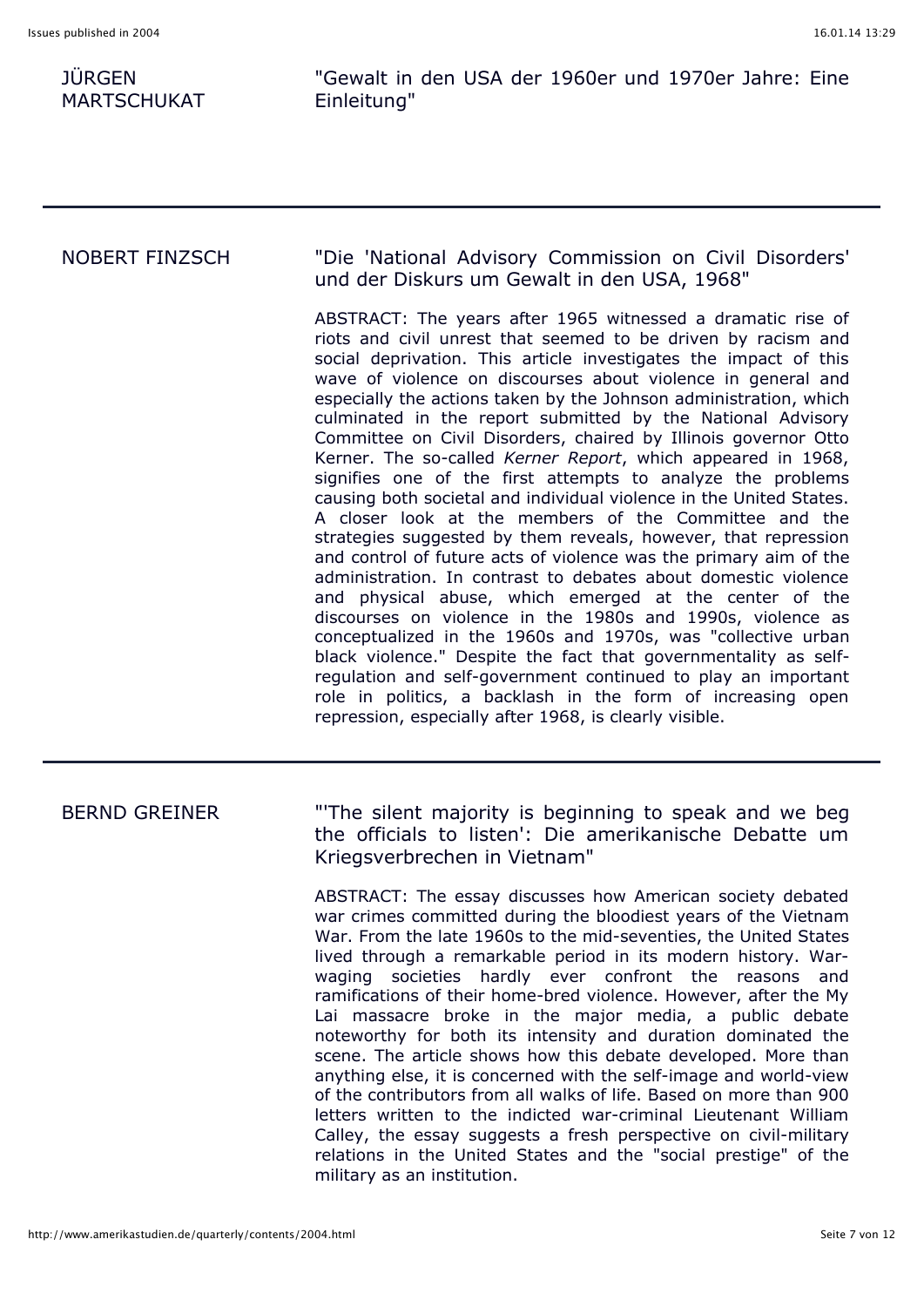SABINE SIELKE **The Politics of the Strong Trope: Rape and the Feminist** Debate in the United States"

> ABSTRACT: Taking off from the proliferation of feminist discourse on rape since 1970, this essay examines how American culture talks about sexual violence and explains why, in the latter twentieth century, rape achieved such significance as a trope of power relations. Tracing the evolution of a specifically American rhetoric of rape back to the late eighteenth century, I explore the cultural work that this rhetoric has performed and argue that the representation of rape has been a major force in the cultural construction of sexuality, gender, race, ethnicity, class, and, indeed, national identity. Provoked in part by contemporary feminist criticism, my work also challenges feminist positions on sexual violence by interrogating them as part of the history in which rape has been a convenient and conventional albeit troubling trope for other concerns and conflicts.

## JÜRGEN MARTSCHUKAT

"'With Grace and Dignity': Gary Gilmore, Todesstrafe und Männlichkeit in den USA der 1970er Jahre"

ABSTRACT: This article deals with the abolition and reintroduction of capital punishment in the United States in the 1970s. The first part describes how, during the 1960s, a collective self-perception as a progressing and maturing society evolved in America. The accompanying debate posed numerous controversial questions and expressed a highly critical attitude of the public towards the role of violence and the death penalty which finally paved the way towards its temporary abolition until 1976. The second part analyzes the history of the death penalty's reintroduction and the first execution in January 1977. It focuses particularly on the public debate about violence that is used in the name of society, as well as on the perception of the condemned criminal, Gary Gilmore. The media's presentation of Gilmore reinvigorated the notion of violence as a socially appropriate means for trouble-shooting by relating it to the concept of a straightforward, positive masculinity that had been bemoaned as being in a state of "crisis" since the 1950s. Thus, the death penalty and its first execution after the temporary abolition contributed to the so-called "remasculinization of America," and they were part of the conservative backlash of the 1980s.

KLAUS J. MILICH Forum: "'Oh, God': Secularization Theory in the Transatlantic Sphere"

> ABSTRACT: The process of secularization has been one of the most distinct features in the transatlantic sphere. While its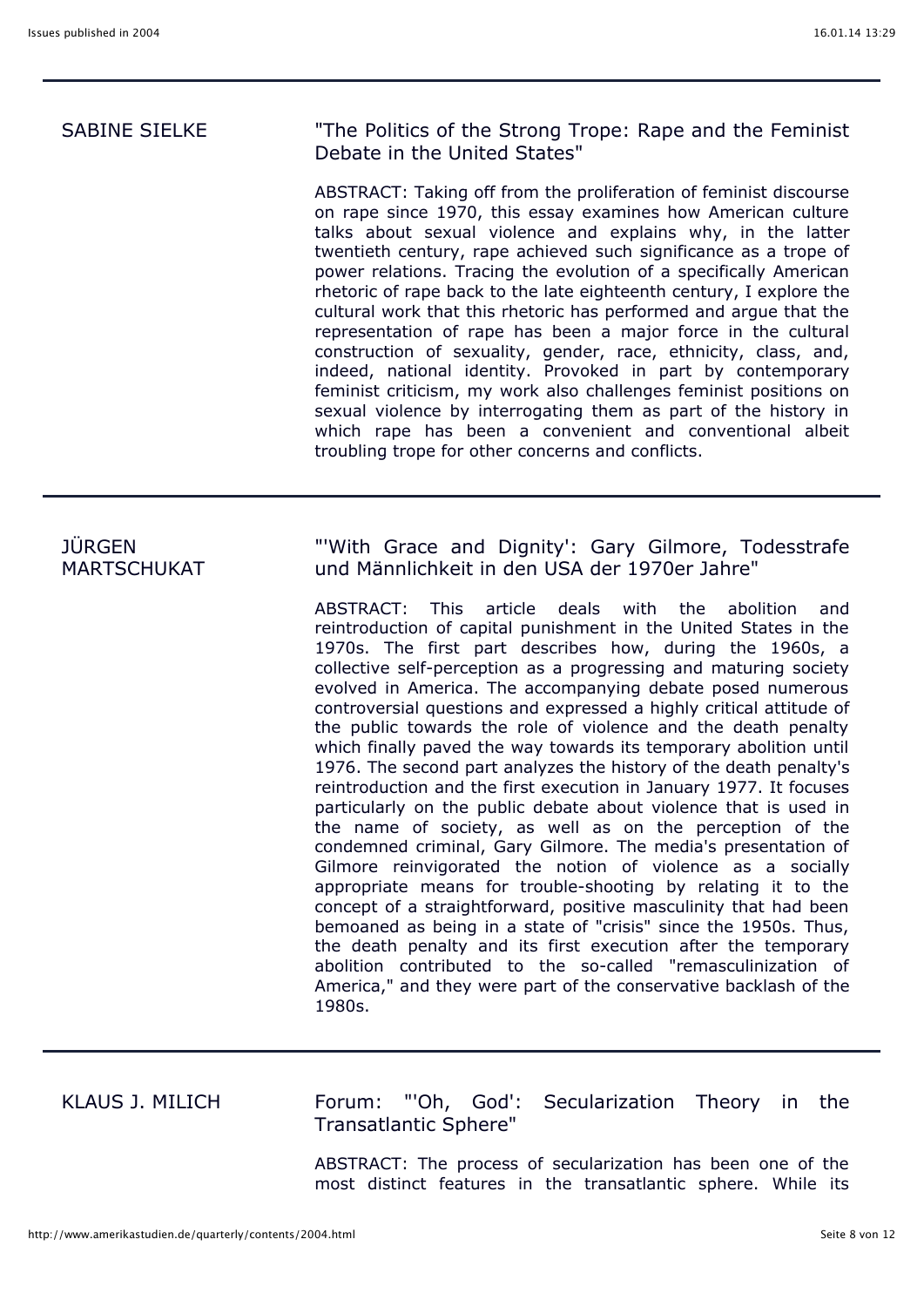trajectory in Europe has been assumed as linear, gradually ascending, and irreversible, this teleological paradigm of modernity has remained a contested ground in the United States ever since. In contrast to Europe, where appeals to divine authority and supernatural explanations of the universe have gradually lost their credibility, US-American culture and politics have always moved between two poles, that is, between religious fundamentalism and enlightened secularism. The dichotomy has evoked a debate among sociologists, political scientists, historians, and theologians about the validity of secularization theory that has been raging for more than twenty years. What is at stake in this debate is not simply the empirical evidence about the degree of religiosity, but the very categories that delineate the phenomenon. The article relates the repercussions of the discussion to the epistemology of American Studies and calls attention to the religious-secular matrix as a long-neglected paradigm of literary and cultural studies.

# Amst 49.4 (2004)

BARBARA KRAH "Tracking Frado: The Challenge of Harriet E. Wilson's *Our Nig* to Nineteenth-Century Conventions of Writing Womanhood"

> ABSTRACT: This essay explores the complex relationship between white-defined nineteenth-century notions of femininity, on the one hand, and black female experience on the other hand in Harriet E. Wilson's 1851 novel *Our Nig*. Wilson's reworking of white concepts of identity—with regard to herself and her predominantly white environment—will be analyzed in terms of concepts that characterized other women's writing of the period: maternity, domesticity, and power. This essay argues that Wilson's version of black female identity differs significantly from those of her contemporaries, white and black, as references to Harriet A. Jacobs's *Incidents in the Life of a Slave Girl* shall demonstrate. As a close reading of *Our Nig* reveals, Wilson's novel rejects the potential of familiar female roles, and raises the question of how much room there was for her to present a new black and female identity in opposition to dominant discourses of femininity.

# MARTIN JAPTOK "'The Gospel of Whiteness': Whiteness in African American Literature"

ABSTRACT: The article discusses the critical (and audience) neglect of so-called "white-life" novels, which have often gone out of print and are rarely included in current critical discussions and not at all in anthologies of African American literature. The essay explores both "external" reasons (white audience attitudes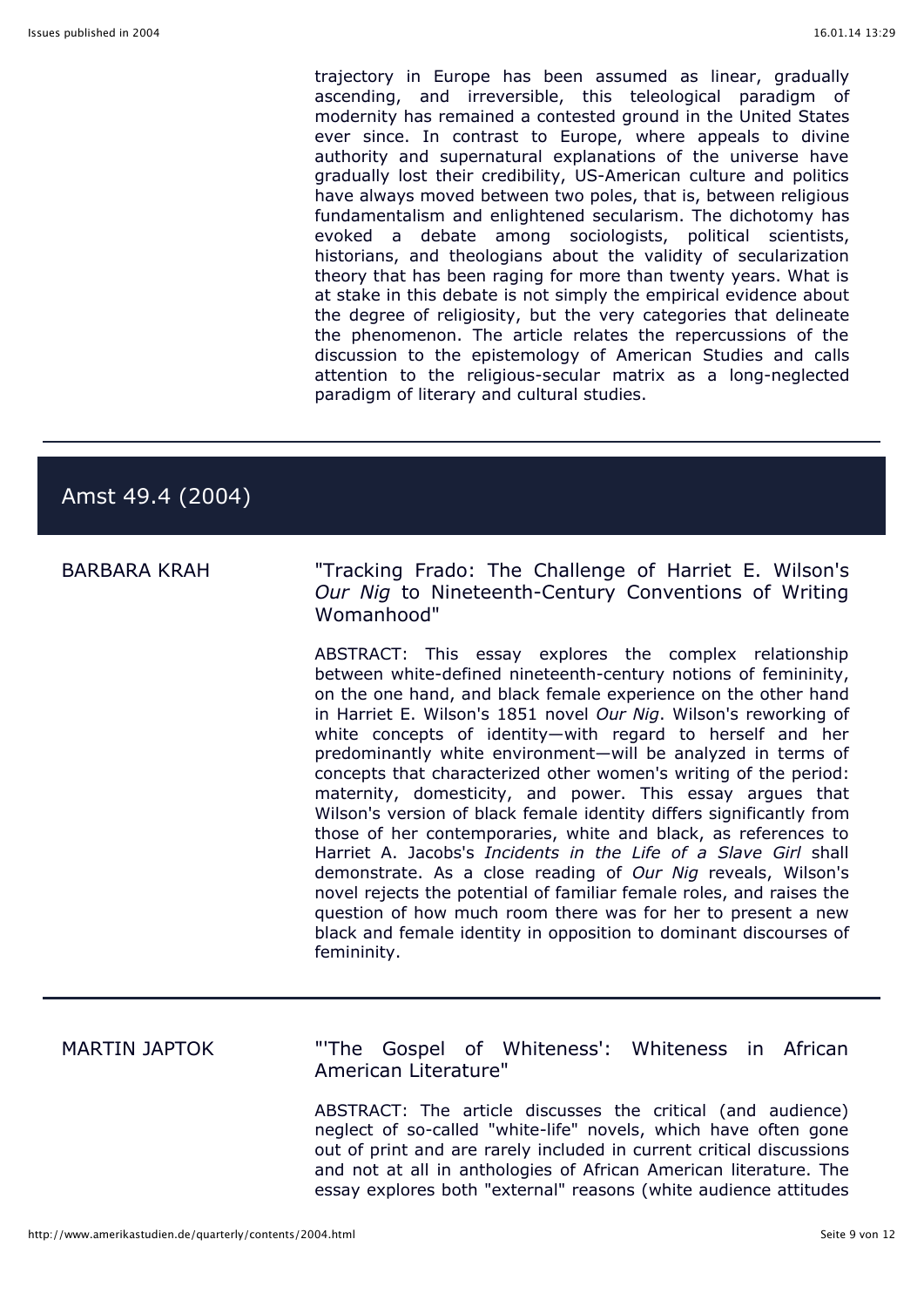and a larger culture still tinged with notions of white supremacy) and "internal" reasons (African American audience expectations that African American authors address, more or less exclusively, African American subject matter) for that neglect. It argues for the inclusion of African American works exploring "whiteness" into the canon of African American literature by showing how they are linked, both through themes and their rhetorical delineation of "whiteness," to other African American works, specifically in their conceptualization of "race." The essay discusses selected passages from a number of African American works to make its case and illustrates that, in a number of "white life" texts, whiteness is configured as a kind of religion: a worship of materialism. This conceptualization of whiteness is complementary to the conceptualization of blackness in many African American canonical works, especially in passing novels, which associate blackness with metaphysical and spiritual values.

| <b>JAN</b>          | "There is no "there" there': Gertrude Stein and                                                                                                                                                                                                                                                                                                                                                                                                                                                                                                                                                                                                                                                                                                                                                                                                                                                                                                                                                                                                                         |
|---------------------|-------------------------------------------------------------------------------------------------------------------------------------------------------------------------------------------------------------------------------------------------------------------------------------------------------------------------------------------------------------------------------------------------------------------------------------------------------------------------------------------------------------------------------------------------------------------------------------------------------------------------------------------------------------------------------------------------------------------------------------------------------------------------------------------------------------------------------------------------------------------------------------------------------------------------------------------------------------------------------------------------------------------------------------------------------------------------|
| <b>KUCHARZEWSKI</b> | Quantum Physicsl"                                                                                                                                                                                                                                                                                                                                                                                                                                                                                                                                                                                                                                                                                                                                                                                                                                                                                                                                                                                                                                                       |
|                     | ABSTRACT: This essay is a heuristic attempt to explore the<br>correlation between the modernist aesthetics emerging from<br>Gertrude Stein's writings and quantum mechanical models of<br>reality. It applies certain concepts taken from early 20th century<br>quantum physics (e.g. Wave-Particle Duality and the<br>Copenhagen Interpretation) to Stein's work in order to examine<br>possible isomorphisms. In this way I develop a new and<br>distinctive set of metaphors for discussing Stein's texts. A<br>common ground between Gertrude Stein's art of fiction and Niels<br>Bohr's interpretation of the quantum phenomena is established<br>by tracing both visions back to William James's Principles of<br>Psychology. After briefly summarizing the basic concepts of<br>quantum theory, I demonstrate how Stein's creative use of<br>language, which manifests itself in her ideas of the 'continuous<br>present,' 'insistence,' and 'resemantization,' shows striking<br>similarities to the way quantum physics has reinterpreted<br>physical reality. |

ANTJE KLEY "'keeping pace with the visual revolution': Intermediary Reference in Gertrude Stein's Prose Poems *Tender Buttons* and Wyndham Lewis' Novel *Tarr*"

> ABSTRACT: This essay is concerned with intermediality, especially in the form of intermediary reference, as a flexible creative adaptation of media-specific aesthetic concepts, structures or possibilities— here from the visual arts and cubism in particular—into a new media context—here the modernist text. Gertrude Stein's *Tender Buttons* and Wyndham Lewis' *Tarr*, two much neglected modernist texts, are studied for their thematization, evocation or reproduction of a Cubist visual aesthetics in order to evaluate form and function of these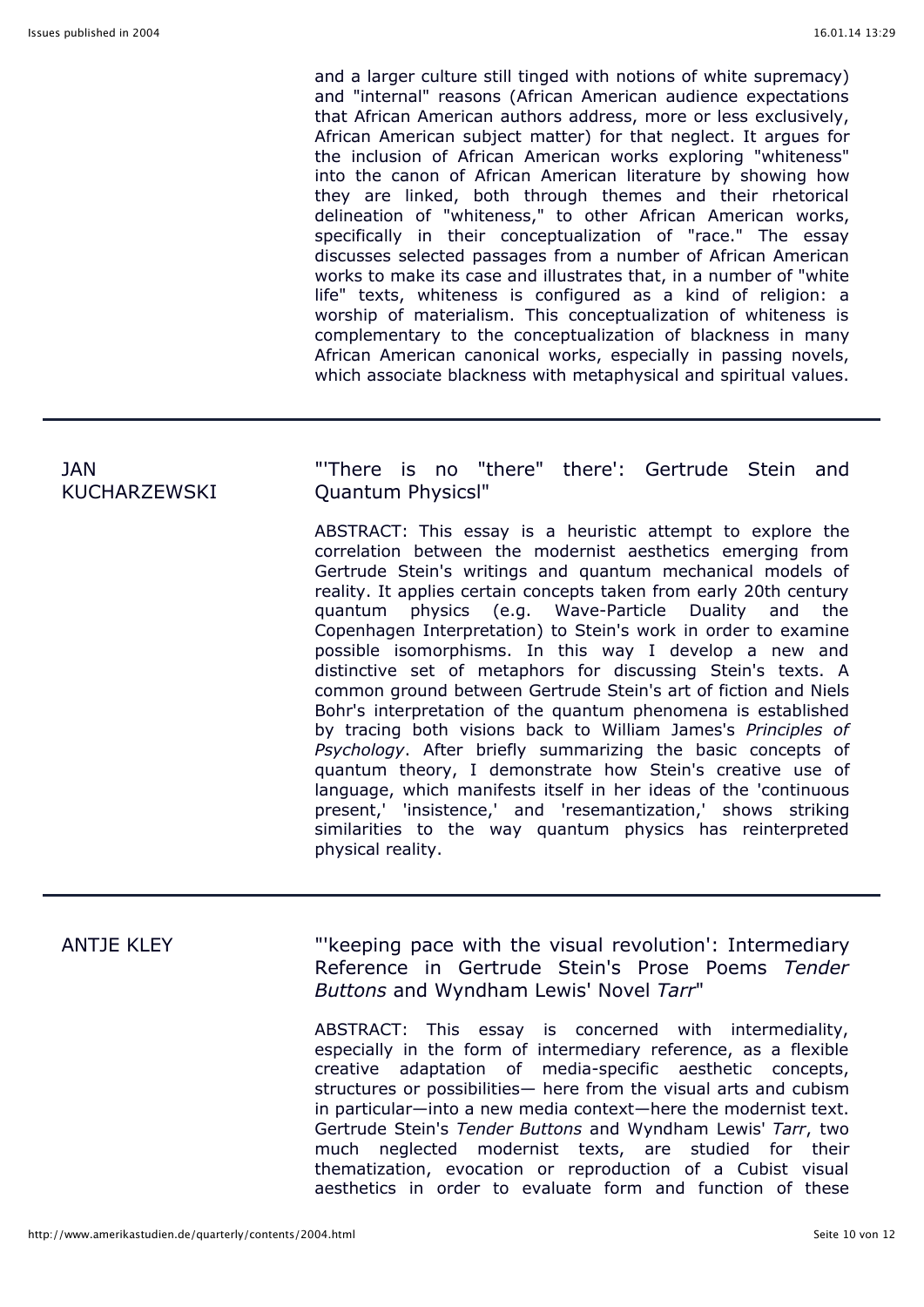adaptations for the texts' poetic respectively novelistic processes of meaning production. In very different innovative ways, both texts deal with the artifice of surfaces in order to conceptualize the discontinuities of experience. Stein's and Lewis' work is thus shown to present unique attempts to 'keep pace with the visual revolution' at the beginning of the 20th century.

# MATTHIAS REISS The "Icons of Insults: German and Italian Prisoners of War in African American Letters during World War II"

ABSTRACT: More than 371,000 German and 51,000 Italian prisoners of war were interned in the United States between 1942 and 1946. African American soldiers claimed that these men enjoyed better treatment and more rights than they did. This assertion has become a staple of publications on the American home front and is widely accepted to the present day. The article examines the letters of black men and women, most of them soldiers, in order to reveal the origin of this assertion, discuss its validity, and place it into the context of the emerging Civil Rights Movement of the time. The article shows how the German prisoners of war, in particular, became icons of the insults which African Americans had to endure in the racially segregated army as well as on the home front during World War II.

#### KARSTEN WERTH "A Surrogate for War—The U.S. Space Program in the 1960s"

ABSTRACT: Soviet successes in rocketry and space, beginning with *Sputnik 1* in 1957, were perceived as a serious threat to U.S. national security; they were technological breakthroughs, disturbing a delicate global balance of power. Space firsts were also highly effective propaganda symbols of superiority as evergrowing nuclear arsenals assured mutual destruction in the event of all-out war. After Yuri Gagarin's flight in 1961, the United States was in dire need of a convincing space victory. It mobilized for the biggest peacetime technological project in its history: the Apollo program. A U.S. flag on the moon was to demonstrate to the world the superiority of the American way of life. This essay focuses on contemporary public discourse on space from the mid-1950s to the end of Project Apollo in 1972. It presents important U.S. perceptions of the struggle for space supremacy and discusses their changes during this period. The voices of policymakers, defense strategists, space experts and visionaries, mass media, and NASA personnel reveal how early space exploration is a prime example of the blurring lines between military and civilian activities in the Cold War. It lifted Soviet-American conflict out of the military sphere into peaceful competition, with astronauts fighting a symbolic battle, an alternative to nuclear war.